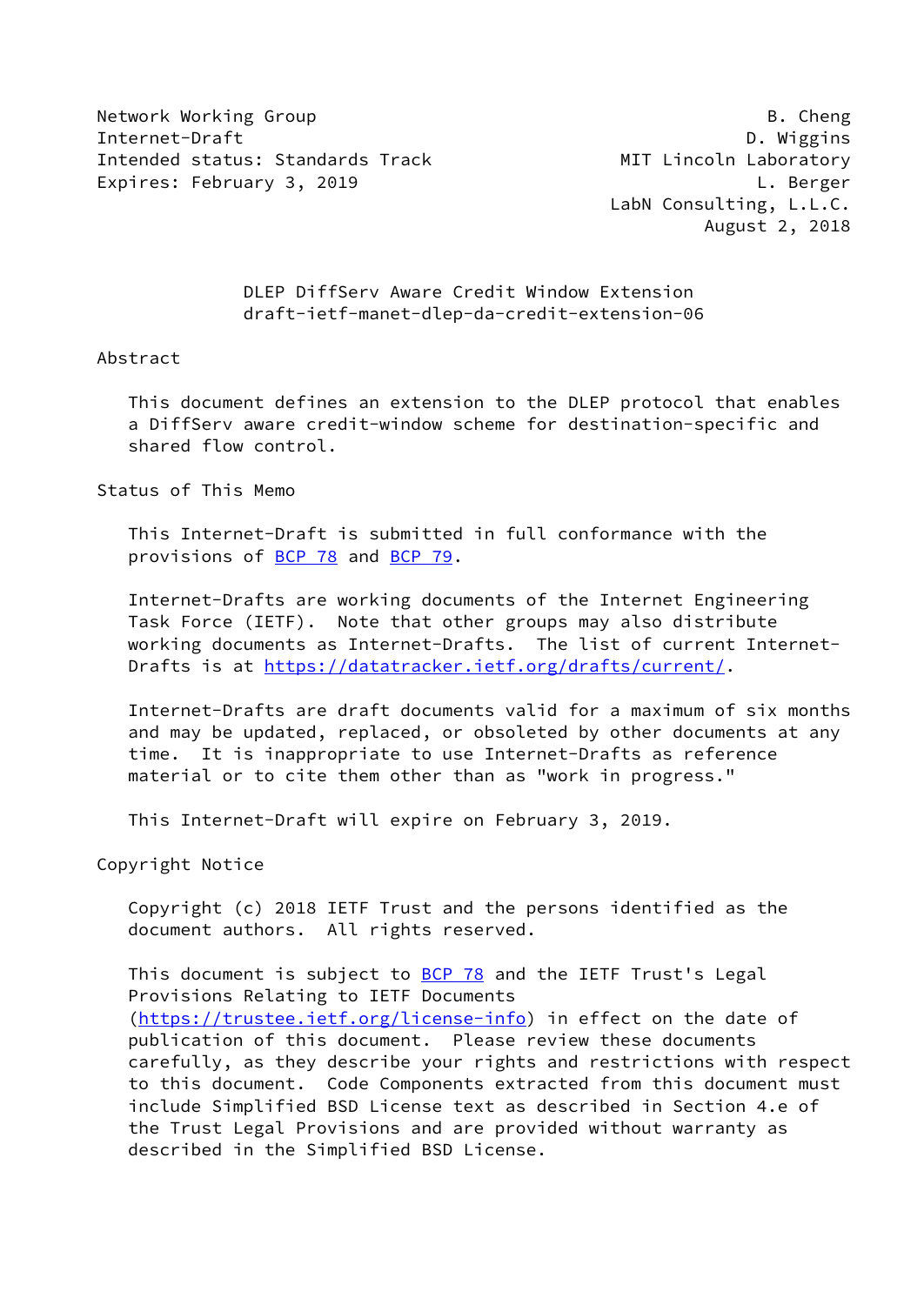<span id="page-1-1"></span>

| Internet-Draft |  |  | DLEP DA Credit Extension | August 2018 |  |
|----------------|--|--|--------------------------|-------------|--|
|----------------|--|--|--------------------------|-------------|--|

## Table of Contents

|    | $2.$ Extension Usage and Identification $.$ |  |  |  |  |  |  |  |  |  |  |  |                |
|----|---------------------------------------------|--|--|--|--|--|--|--|--|--|--|--|----------------|
|    | 3. Management Considerations 3              |  |  |  |  |  |  |  |  |  |  |  |                |
| 4. |                                             |  |  |  |  |  |  |  |  |  |  |  |                |
|    |                                             |  |  |  |  |  |  |  |  |  |  |  |                |
|    |                                             |  |  |  |  |  |  |  |  |  |  |  |                |
|    |                                             |  |  |  |  |  |  |  |  |  |  |  |                |
|    | 6.1. Normative References 5                 |  |  |  |  |  |  |  |  |  |  |  |                |
|    | 6.2. Informative References 5               |  |  |  |  |  |  |  |  |  |  |  |                |
|    |                                             |  |  |  |  |  |  |  |  |  |  |  | $\overline{5}$ |
|    |                                             |  |  |  |  |  |  |  |  |  |  |  | $-5$           |

# <span id="page-1-0"></span>[1](#page-1-0). Introduction

The Dynamic Link Exchange Protocol (DLEP) is defined in [\[RFC8175](https://datatracker.ietf.org/doc/pdf/rfc8175)]. It provides the exchange of link related control information between DLEP peers. DLEP peers are comprised of a modem and a router. DLEP defines a base set of mechanisms as well as support for possible extensions. This document defines one such extension.

 The base DLEP specification does not include any flow control capability. There are various flow control techniques theoretically possible with DLEP. This document defines a DLEP extension which provides a DiffServ-based flow control mechanism for traffic sent from a router to a modem. Flow control is provided using one or more logical "Credit Windows", each of which will typically be supported by an associated virtual or physical queue. Traffic sent by a router will use traffic flow classification information provided by the modem to identify which traffic is associated with each credit window. Credit windows may be shared or dedicated on a per flow basis. See [\[I-D.berger-manet-dlep-ether-credit-extension](#page-5-2)] for an Ethernet-based version of credit window flow control.

 This document uses the traffic classification and credit window control mechanisms defined in

[\[I-D.ietf-manet-dlep-traffic-classification\]](#page-4-4) and [\[I-D.ietf-manet-dlep-credit-flow-control](#page-4-5)] to provided credit window based flow control based on on DLEP destination and DiffServ [\[RFC2475](https://datatracker.ietf.org/doc/pdf/rfc2475)] DSCPs (differentiated services codepoints). The defined mechanism allows for credit windows to be shared across traffic sent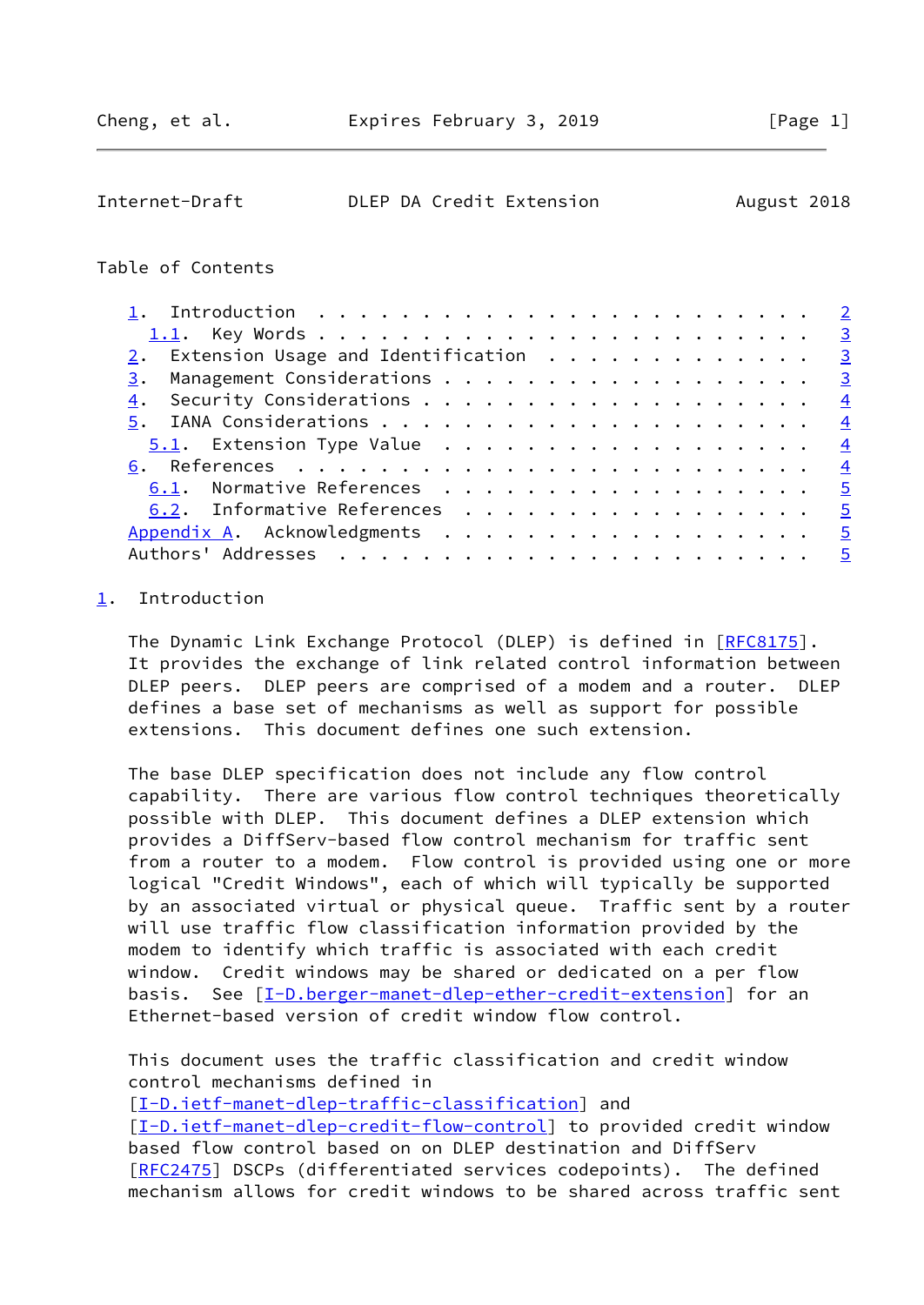to multiple DLEP destinations and DSCPs, or used exclusively for traffic sent to a particular destination and/or DSCP. The extension also supports the "wildcard" matching of any DSCP.

| Cheng, et al. | Expires February 3, 2019 | [Page 2] |
|---------------|--------------------------|----------|
|---------------|--------------------------|----------|

<span id="page-2-1"></span>Internet-Draft DLEP DA Credit Extension August 2018

 The extension defined in this document is referred to as "DiffServ Aware Credit Window" or, more simply, the "DA Credit" extension. The reader should be familiar with both the traffic classification and credit window control mechanisms defined in [\[I-D.ietf-manet-dlep-traffic-classification\]](#page-4-4) and [\[I-D.ietf-manet-dlep-credit-flow-control](#page-4-5)].

 This document defines a new DLEP Extension Type Value in [Section 2](#page-2-2) which is used to indicate support for the extension.

## <span id="page-2-0"></span>[1.1](#page-2-0). Key Words

 The key words "MUST", "MUST NOT", "REQUIRED", "SHALL", "SHALL NOT", "SHOULD", "SHOULD NOT", "RECOMMENDED", "NOT RECOMMENDED", "MAY", and "OPTIONAL" in this document are to be interpreted as described in [BCP](https://datatracker.ietf.org/doc/pdf/bcp14) [14](https://datatracker.ietf.org/doc/pdf/bcp14) [[RFC2119\]](https://datatracker.ietf.org/doc/pdf/rfc2119) [\[RFC8174](https://datatracker.ietf.org/doc/pdf/rfc8174)] when, and only when, they appear in all capitals, as shown here.

<span id="page-2-2"></span>[2](#page-2-2). Extension Usage and Identification

 The extension defined in this document is composed of the mechanisms and processing defined in [\[I-D.ietf-manet-dlep-traffic-classification\]](#page-4-4) and [\[I-D.ietf-manet-dlep-credit-flow-control](#page-4-5)]. To indicate that the DiffServ Aware Credit Window Extension is to be used, an implementation MUST include the DiffServ Aware Credit Window Type Value in the Extensions Supported Data Item. The Extensions Supported Data Item is sent and processed according to [\[RFC8175](https://datatracker.ietf.org/doc/pdf/rfc8175)]. Any implementation that indicates use of the DiffServ Aware Credit Window Extension MUST support all Messages, Data Items, the DiffServ Traffic Classification Sub Data Item, and all related processing defined in [[I-D.ietf-manet-dlep-traffic-classification\]](#page-4-4) and [\[I-D.ietf-manet-dlep-credit-flow-control](#page-4-5)].

 The DiffServ Aware Credit Window Extension Type Value is TBA1, see [Section 5](#page-3-3).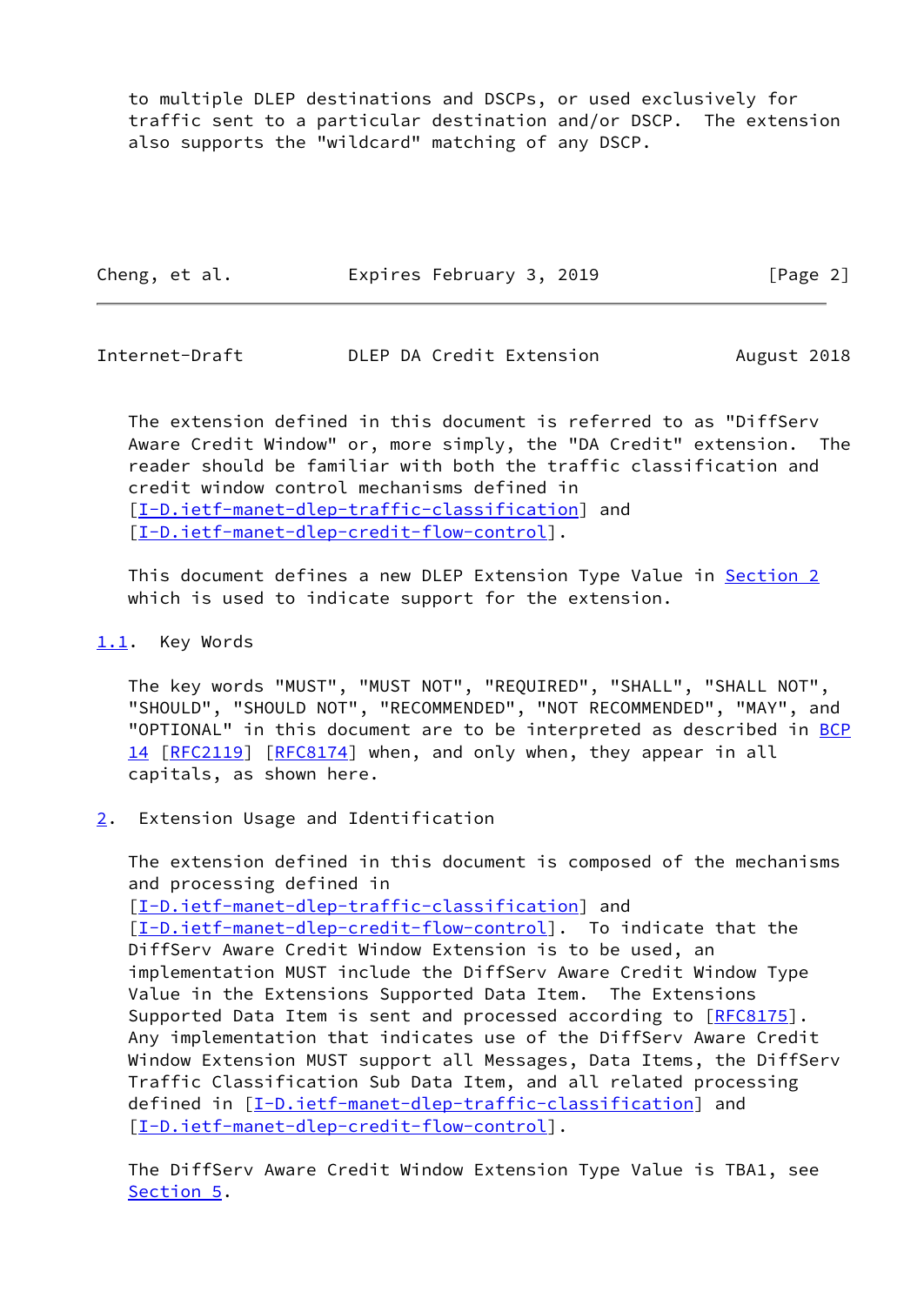#### <span id="page-3-0"></span>[3](#page-3-0). Management Considerations

 This section provides several network management guidelines to implementations supporting the DiffServ Aware Credit Window Extension.

 The use of the extension defined in this document SHOULD be configurable on both modems and routers.

 Modems SHOULD support the configuration of DSCP to credit window (queue) mapping.

|  | Cheng, et al. |  | Expires February 3, 2019 |  | [Page 3] |  |
|--|---------------|--|--------------------------|--|----------|--|
|--|---------------|--|--------------------------|--|----------|--|

<span id="page-3-2"></span>Internet-Draft **DLEP DA Credit Extension** August 2018

 Modems MAY support the configuration of the number of credit windows (queues) to advertise to a router.

 Routers may have limits on the number of queues that they can support and, perhaps, even limits in supported credit window combinations, e.g., if per destination queues can even be supported at all. When modem-provided credit window information exceeds the capabilities of a router, the router MAY use a subset of the provided credit windows. Alternatively, a router MAY reset the session and indicate that the extension is not supported. In either case, the mismatch of capabilities SHOULD be reported to the user via normal network management mechanisms, e.g., user interface or error logging.

<span id="page-3-1"></span>[4](#page-3-1). Security Considerations

 This document defines a DLEP extension that uses base DLEP mechanisms and the credit window control and flow mechanisms defined in [\[I-D.ietf-manet-dlep-traffic-classification\]](#page-4-4) and [\[I-D.ietf-manet-dlep-credit-flow-control](#page-4-5)]. The use of those mechanisms, and the introduction of a new extension, do not inherently introduce any additional threats above those documented in [\[RFC8175](https://datatracker.ietf.org/doc/pdf/rfc8175)]. The approach taken to Security in that document applies equally to the mechanism defined in this document.

<span id="page-3-3"></span>[5](#page-3-3). IANA Considerations

 This document requests one assignment by IANA. All assignments are to registries defined by [\[RFC8175](https://datatracker.ietf.org/doc/pdf/rfc8175)].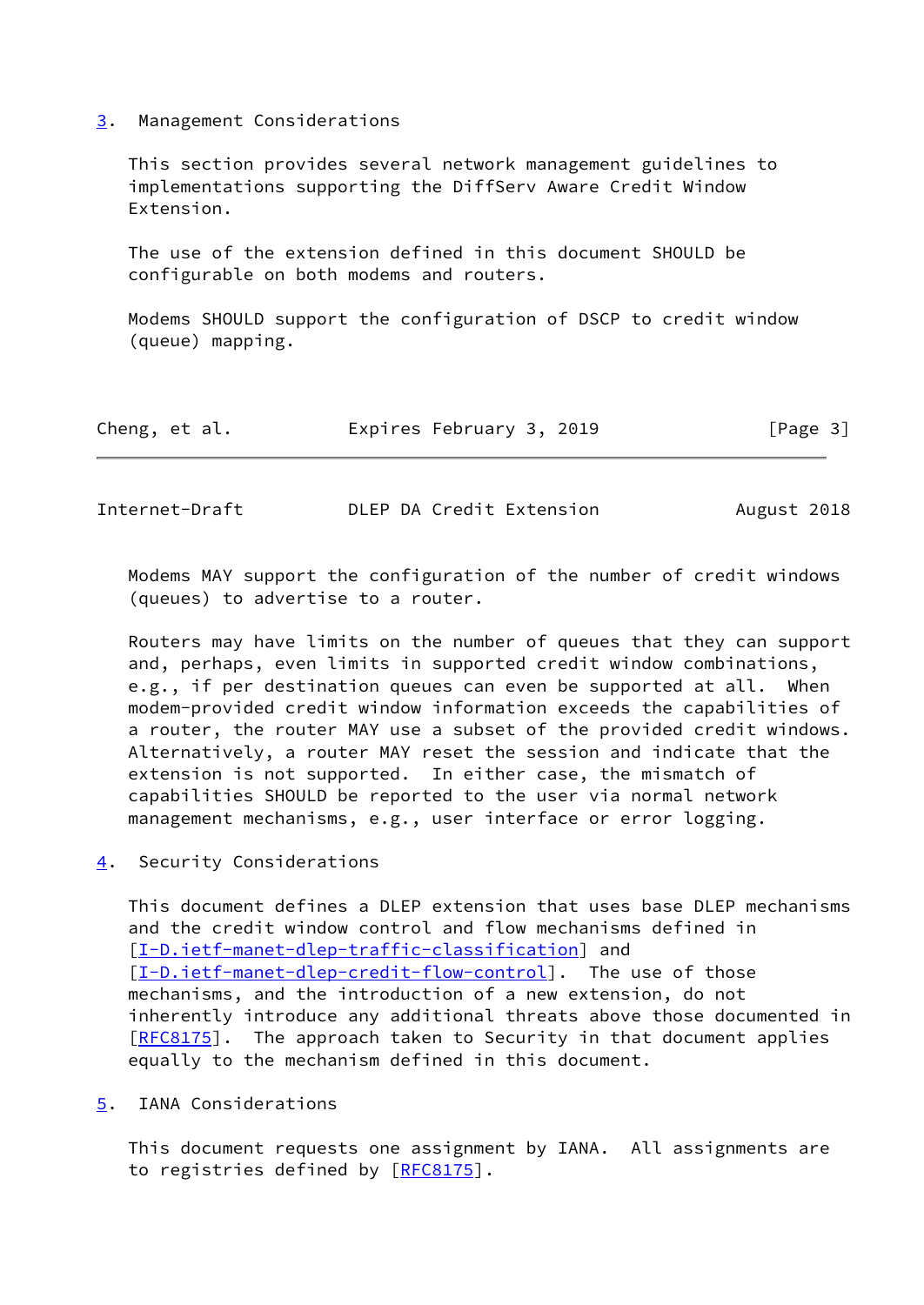## <span id="page-4-0"></span>[5.1](#page-4-0). Extension Type Value

 This document requests 1 new assignment to the DLEP Extensions Registry named "Extension Type Values" in the range with the "Specification Required" policy. The requested value is as follows:

| Code   Description                  |
|-------------------------------------|
| TBA1   DiffServ Aware Credit Window |

#### Table 1: Requested Extension Type Value

<span id="page-4-1"></span>[6](#page-4-1). References

| Cheng, et al. | Expires February 3, 2019 |  | [Page 4] |
|---------------|--------------------------|--|----------|
|               |                          |  |          |

<span id="page-4-3"></span>Internet-Draft DLEP DA Credit Extension August 2018

## <span id="page-4-2"></span>[6.1](#page-4-2). Normative References

- <span id="page-4-5"></span> [I-D.ietf-manet-dlep-credit-flow-control] Cheng, B., Wiggins, D., and L. Berger, "DLEP Credit-Based Flow Control Messages and Data Items", [draft-ietf-manet](https://datatracker.ietf.org/doc/pdf/draft-ietf-manet-dlep-credit-flow-control-02) [dlep-credit-flow-control-02](https://datatracker.ietf.org/doc/pdf/draft-ietf-manet-dlep-credit-flow-control-02) (work in progress), June 2018.
- <span id="page-4-4"></span> [I-D.ietf-manet-dlep-traffic-classification] Cheng, B., Wiggins, D., and L. Berger, "DLEP Traffic Classification Data Item", August 2018.
- [RFC2119] Bradner, S., "Key words for use in RFCs to Indicate Requirement Levels", [BCP 14](https://datatracker.ietf.org/doc/pdf/bcp14), [RFC 2119](https://datatracker.ietf.org/doc/pdf/rfc2119), DOI 10.17487/RFC2119, March 1997, <[https://www.rfc-editor.org/info/rfc2119>](https://www.rfc-editor.org/info/rfc2119).
- [RFC8174] Leiba, B., "Ambiguity of Uppercase vs Lowercase in [RFC](https://datatracker.ietf.org/doc/pdf/rfc2119) [2119](https://datatracker.ietf.org/doc/pdf/rfc2119) Key Words", [BCP 14](https://datatracker.ietf.org/doc/pdf/bcp14), [RFC 8174,](https://datatracker.ietf.org/doc/pdf/rfc8174) DOI 10.17487/RFC8174, May 2017, [<https://www.rfc-editor.org/info/rfc8174](https://www.rfc-editor.org/info/rfc8174)>.
- [RFC8175] Ratliff, S., Jury, S., Satterwhite, D., Taylor, R., and B. Berry, "Dynamic Link Exchange Protocol (DLEP)", [RFC 8175,](https://datatracker.ietf.org/doc/pdf/rfc8175)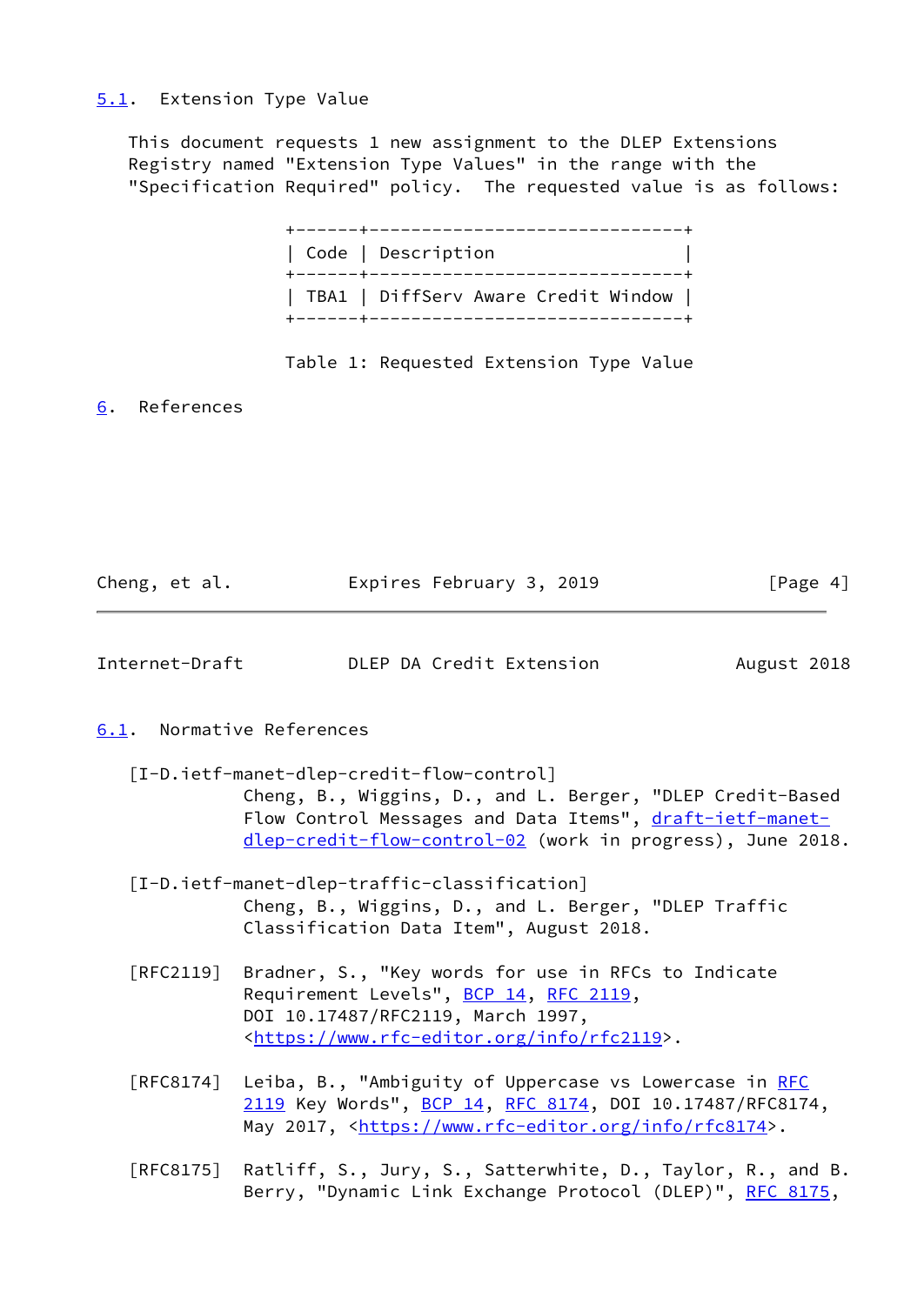DOI 10.17487/RFC8175, June 2017, <[https://www.rfc-editor.org/info/rfc8175>](https://www.rfc-editor.org/info/rfc8175).

- <span id="page-5-2"></span><span id="page-5-0"></span>[6.2](#page-5-0). Informative References
	- [I-D.berger-manet-dlep-ether-credit-extension] Wiggins, D. and L. Berger, "DLEP IEEE 802.1Q Aware Credit Window Extension", [draft-berger-manet-dlep-ether-credit](https://datatracker.ietf.org/doc/pdf/draft-berger-manet-dlep-ether-credit-extension-00) [extension-00](https://datatracker.ietf.org/doc/pdf/draft-berger-manet-dlep-ether-credit-extension-00) (work in progress), May 2018.
	- [RFC2475] Blake, S., Black, D., Carlson, M., Davies, E., Wang, Z., and W. Weiss, "An Architecture for Differentiated Services", [RFC 2475](https://datatracker.ietf.org/doc/pdf/rfc2475), DOI 10.17487/RFC2475, December 1998, <[https://www.rfc-editor.org/info/rfc2475>](https://www.rfc-editor.org/info/rfc2475).

<span id="page-5-1"></span>[Appendix A.](#page-5-1) Acknowledgments

 The sub data item format was inspired by Rick Taylor's "Data Item Containers". He also proposed the separation of credit windows from traffic classification at IETF98. Many useful comments were received from contributors to the MANET working group.

Authors' Addresses

| Cheng, et al.                                                                                                      | Expires February 3, 2019              | [Page 5]    |
|--------------------------------------------------------------------------------------------------------------------|---------------------------------------|-------------|
| Internet-Draft                                                                                                     | DLEP DA Credit Extension              | August 2018 |
| Bow-Nan Cheng<br>MIT Lincoln Laboratory<br>244 Wood Street<br>Lexington, MA 02421-6426<br>Email: bcheng@ll.mit.edu | Massachusetts Institute of Technology |             |
| David Wiggins<br>MIT Lincoln Laboratory<br>244 Wood Street<br>Lexington, MA 02421-6426                             | Massachusetts Institute of Technology |             |